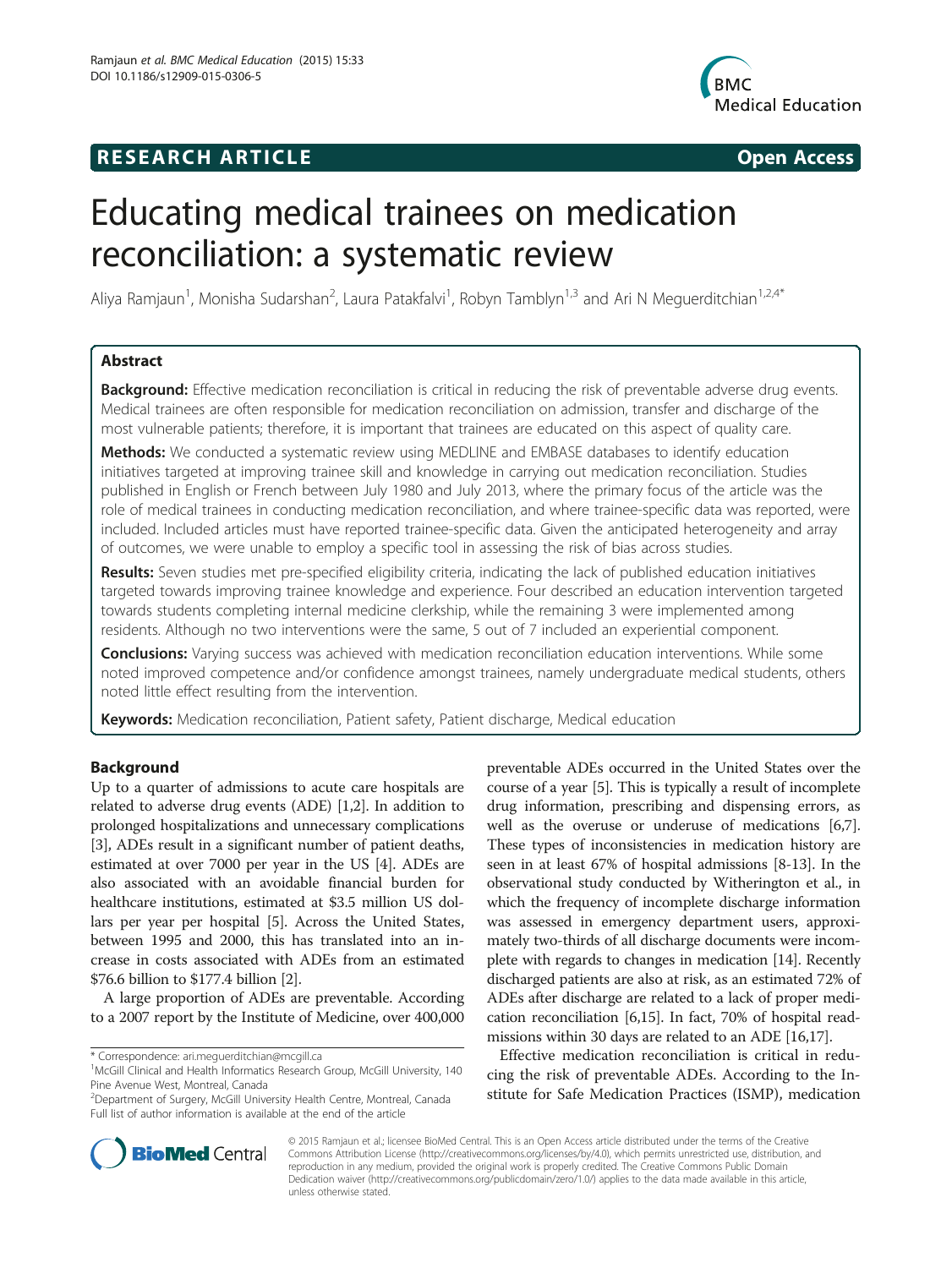reconciliation requires that healthcare professionals collaborate with patients, families and care providers to ensure accurate and comprehensive medication information is consistently communicated across transitions of care. This involves performing a systematic and comprehensive review of all the medications a patient is taking, to ensure that medications being added, changed or discontinued are carefully evaluated [\[18\]](#page-7-0). Successful execution of medication reconciliation may reduce potentially avertable ADEs and decrease mortality and morbidity [\[19,20](#page-7-0)]. Hospital accreditation bodies in North America, have therefore made medication reconciliation processes a mandatory requirement [[21,22\]](#page-7-0).

Despite this, compliance with optimal medication reconciliation protocols is poor, with the process being performed for less than 20% of patients in many institutions [[3,23](#page-7-0)]. Medication reconciliation entails multidisciplinary involvement of nurses and pharmacists, however it is ultimately the physician's responsibility to validate the complete medication history, and formulate and finalize admission and discharge prescriptions. In the case of teaching hospitals, this duty is most often carried out by physicians-in-training (fellows, residents or medical students). Few medical education programs, however, have incorporated safe patient transitioning and medication reconciliation into their curricula [[24](#page-7-0)]. The objective of this systematic review is to identify studies, of any type, reporting on educational interventions aimed at improving the knowledge and skill of medical trainees (i.e. medical students, residents) in carrying out effective medication reconciliation, and to determine which educational interventions are most effective.

### Methods

### Systematic search strategy

A systematic search of the medical literature was conducted in July 2013. This involved searching electronic databases, including MEDLINE and EMBASE, for articles published between 1980 and 2013. For MEDLINE [\(Ap](#page-6-0)[pendix\)](#page-6-0), the following Medical Subject Headings (MeSH) were used: ("Medical Records Systems, Computerized" [MeSH] or "Medication Errors" [MeSH] or "Medication Reconciliation" [MeSH] or "Continuity of Patient Care" [MeSH] or "Medication Systems, Hospital" [MeSH]) AND ("Drug Prescriptions" [MeSH] or "Patient Discharge" [MeSH]) AND ("Students, Medical" [MeSH] or "Education, Medical, Graduate" [MeSH] or "Education, Medical, Continuing" [MeSH], or "Education, Medical, Undergraduate" [MeSH] "Internship and Residency" [MeSH]). An analogous search was reproduced for use of the EMBASE database. The reference lists of relevant articles were also searched using Scopus to capture all possible studies.

#### Study selection

After search completion, duplicate entries were removed. The remaining records were independently screened by two reviewers (A.R. and L.P.) and irrelevant articles were excluded. Studies published in a language other than English or French, editorials and reviews were excluded. In accordance with study protocol, available on request, we included all other publication types of any quantitative or qualitative design, including conference proceedings captured through electronic searching, so as to improve coverage of the grey literature. Studies were included if the primary focus of the article was on an educational intervention used to improve medication reconciliation competency and/or skills, specifically targeting medical trainees (medical students and residents). When reporting on an intervention carried out in an academic setting, studies reporting exclusively on the impact of an intervention without trainee-specific data were excluded. Likewise, studies discussing the role of medical trainees in reducing post-discharge adverse events, without any specific mention of medication reconciliation were discarded.

A piloted form was created and used to extract data by two reviewers (A. R. and L.P.). A third reviewer (A.M) resolved any disagreements. For each eligible study, data was collected on study characteristics, including the number of participants per intervention, type of intervention, level of training of students and specialty, as well as the outcomes measured.

#### Results

A total of 69 studies were identified from the search after removing duplicates. These were screened by title and/or abstract and 25 irrelevant records were excluded. Subsequently, 34 full text articles were reviewed, from which 7 were found to be eligible for inclusion in the qualitative synthesis (Figure [1](#page-2-0)). A quantitative analysis by way of a meta-analysis was deemed inappropriate in light of the considerable heterogeneity across studies with regards to study populations and study designs. Study characteristics are summarized in Table [1.](#page-3-0) All of these studies were conducted in the United States. Of these 7 studies, 6 described an education initiative designed to improve medical trainees' understanding of and/or ability to confidently carry out medication reconciliation. The remaining study primarily assessed how the involvement of trainees in the post-discharge patient care trajectory could improve quality of care, as well as trainee competence in performing medication reconciliation [[25\]](#page-7-0).

In the 6 studies that described an education or training program aimed at improving medical trainees' knowledge and skill in performing effective medication reconciliation, a variety of teaching methods were utilized. While some interventions were targeted towards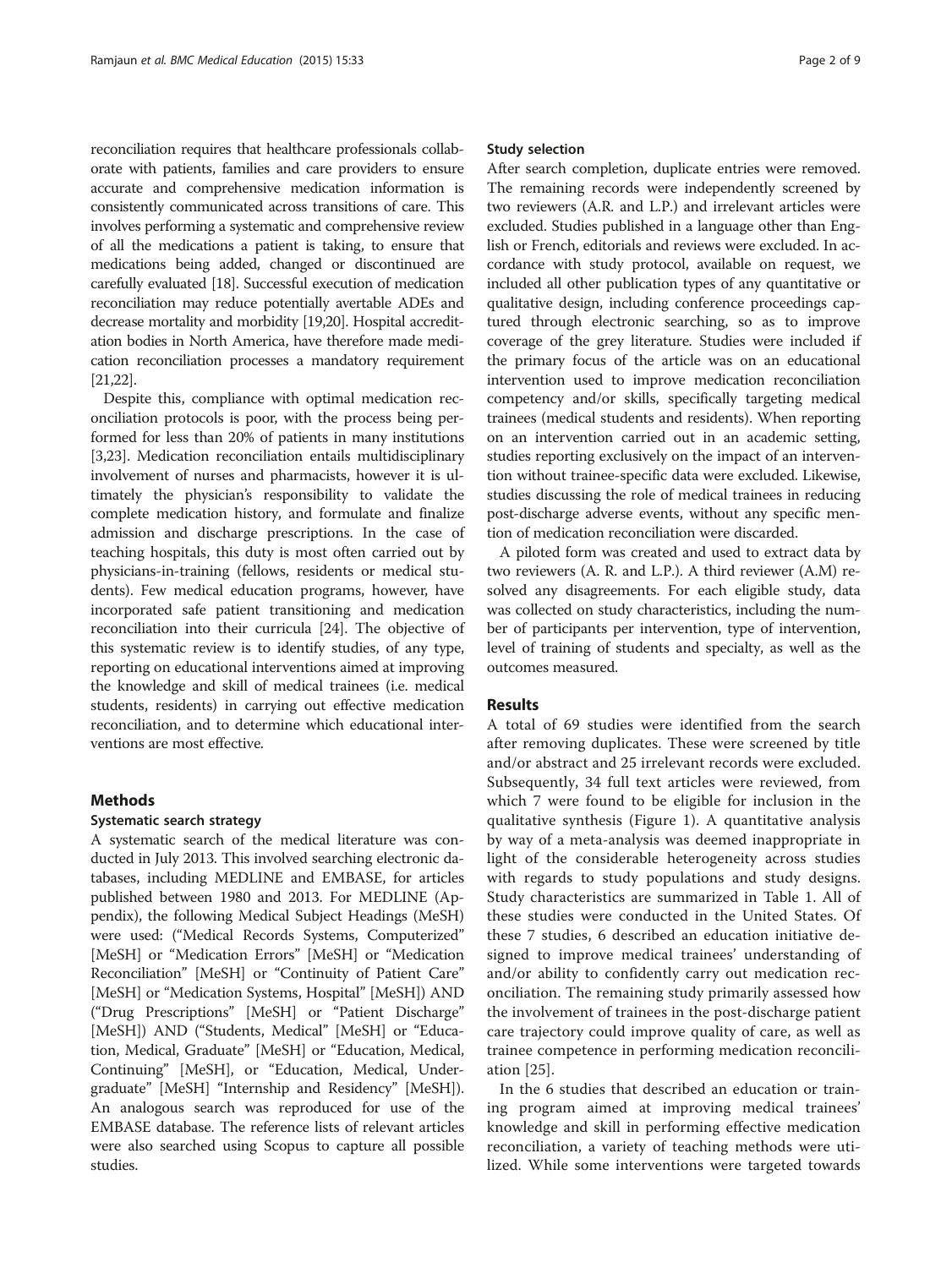<span id="page-2-0"></span>

educating medical students, others were more geared towards medical residents.

### Educating medical students on medication reconciliation

Four of the 7 seven studies obtained through our systematic search described education initiatives aimed towards improving medication reconciliation practices amongst medical students (Table [1\)](#page-3-0). In the study conducted by Bray-Hall et al., third year medical students first attended introductory didactic sessions, which provided students with foundational knowledge pertaining to medication reconciliation and safe patient transitioning from healthcare settings [[26](#page-7-0)]. Two faculty members then demonstrated through role-play an ideal peridischarge meeting between a patient and student. This involved educating the patient on their disease, medications, symptoms requiring attention, and follow-up care [[26\]](#page-7-0). Students then engaged in self-study, experiential learning involving direct patient care, and small-group exercises in which they discussed clerkship experiences and reflected on the experiential aspects of the education program. A similar approach was used by Lindquist et al., where the authors implemented an interactive learning exercise to educate second year medical students on medication reconciliation [\[27\]](#page-7-0). This involved first receiving instruction from a pharmacist on how to accurately obtain a patient's medication history, as well information on relevant tools and sources that may be used throughout the process. With the aid of a standardized patient (SP), the teaching pharmacist subsequently demonstrated how to initiate a medication history according to a script of key questions. With a partial medication list now available, the students continued the medication history-taking and/or reconciliation process in small groups (3–4 people per group), after which the entire class reconvened to discuss and reflect on their findings [\[27](#page-7-0)].

Interestingly, the results of both studies indicated that following these training exercises, students experienced an increase in confidence in establishing a patient's medication history and/or conducting medication reconciliation [[26,27](#page-7-0)]. In the study conducted by Bray-Hall et al., specifically, based on the results of a questionnaire assessing student confidence prior to and following the clerkship exercise, overall confidence scores increased from an average of 2.7 out of 5 (SD = 1.0) to 4.0 out of 5 (SD = 0.8) (p < 0.01) [\[26\]](#page-7-0). As part of the experiential learning exercise in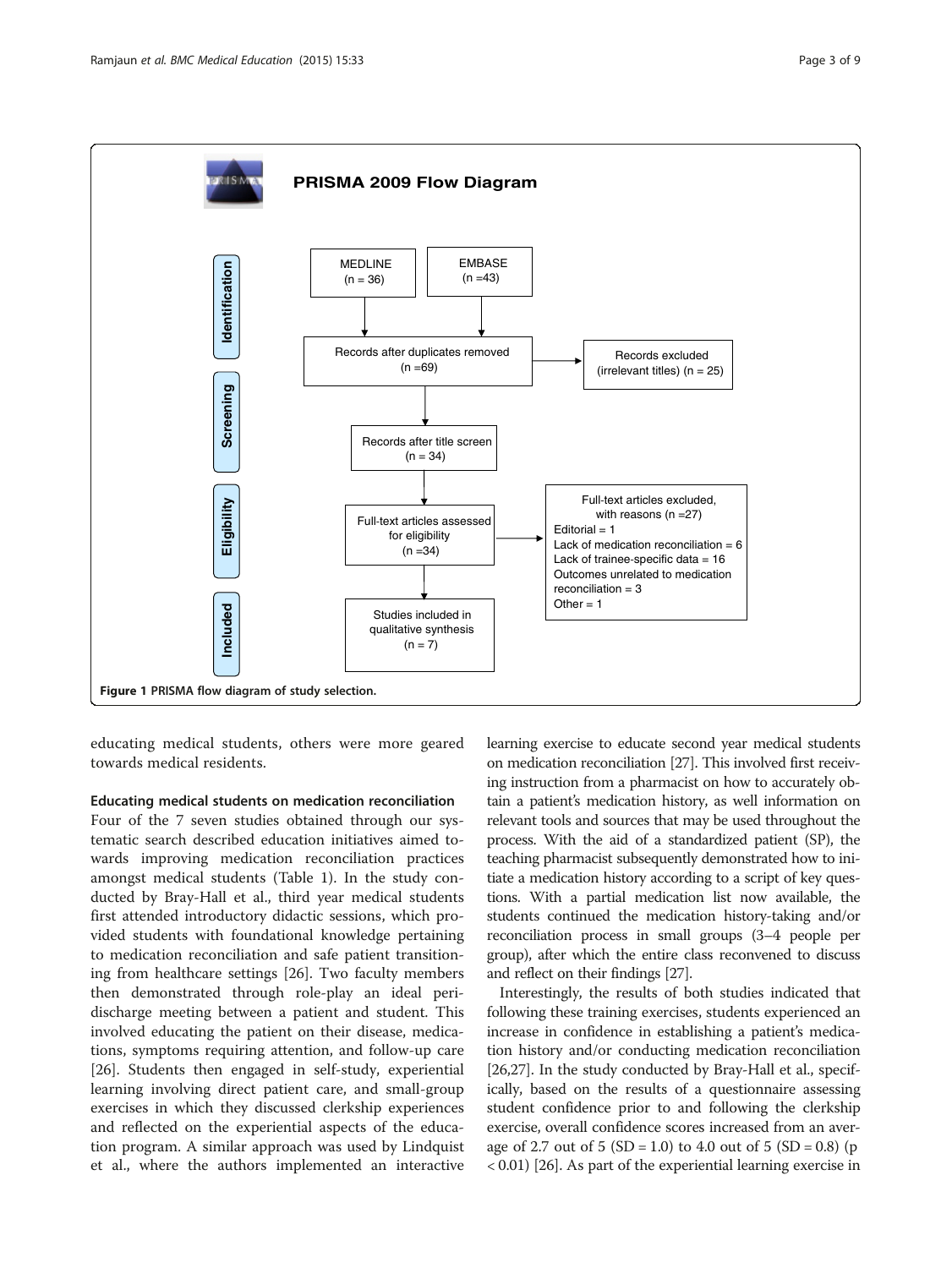# <span id="page-3-0"></span>Table 1 Study characteristics

| Author;<br>year                             | N   | Intervention                                                                                                        | <b>Experimental or</b><br>curriculum-integrated | Level of<br>training       |                      | Specialty Outcomes measured                                                                               | <b>Results</b>                                                                                                                                                                    |
|---------------------------------------------|-----|---------------------------------------------------------------------------------------------------------------------|-------------------------------------------------|----------------------------|----------------------|-----------------------------------------------------------------------------------------------------------|-----------------------------------------------------------------------------------------------------------------------------------------------------------------------------------|
| Bray-Hall<br>et al. 2010<br>$[26]$          | 98  | Interactive group sessions, self-directed<br>learning exercises, patient interaction<br>at discharge and home visit | Curriculum-integrated                           | Undergraduate<br>clerkship | Internal<br>medicine | Confidence in transitional care (5-<br>point scale)                                                       | Increased confidence, 2.7 to 4.0 ( $p<0.01$ )                                                                                                                                     |
| Mann et al.<br>2011 [30]                    |     | 226 15 minute standardized patient<br>discharge encounter                                                           | Experimental                                    | Residency                  | Various              | Proportion of high performers in<br>discharge counselling domains<br>(includes medication reconciliation) | 37.2% of participants considered high<br>performers in medication reconciliation.<br>Residents from programs with primary<br>care component had more high<br>performers (p=0.031) |
| Morgan-<br>Gouveia<br>et al. 2013<br>$[28]$ | 78  | Reflective exercise and transitions in<br>care workshop                                                             | Experimental                                    | Undergraduate<br>clerkship | Internal<br>medicine | N/A (qualitative study)                                                                                   | N/A                                                                                                                                                                               |
| Ouchida<br>et al. 2009<br>$[29]$            | 103 | Interdisciplinary lectures, educational<br>video, small-group discussion and<br>team-based learning exercise        | Curriculum-integrated                           | Undergraduate<br>clerkship | Internal<br>medicine | Knowledge, attitude, behaviours<br>within domains of transitional care                                    | Significant improvements for all domains<br>assessed                                                                                                                              |
| Weisman<br>et al. 2012<br>$[25]$            | 20  | Resident phone call within 72 hours of<br>discharge                                                                 | Experimental                                    | Residency                  | Internal<br>medicine | Attitude and competence                                                                                   | No change                                                                                                                                                                         |
| Young<br>et al. 2011<br>$[31]$              | 13  | Home visit to recently discharged<br>patient                                                                        | Experimental                                    | Residency                  | Internal<br>medicine | Confidence in transitional care                                                                           | No change for medication reconciliation<br>skills                                                                                                                                 |
| Lindquist<br>et al. 2008<br>$[27]$          | 158 | Lecture from pharmacist, medication<br>reconciliation simulation                                                    | Curriculum-integrated                           | Undergraduate<br>Year 2    | N/A                  | Knowledge/ comfort obtaining<br>medication histories                                                      | Increase of 27% (p<0.01) in knowledge<br>and increase of 20% ( $p<.001$ ) in comfort level                                                                                        |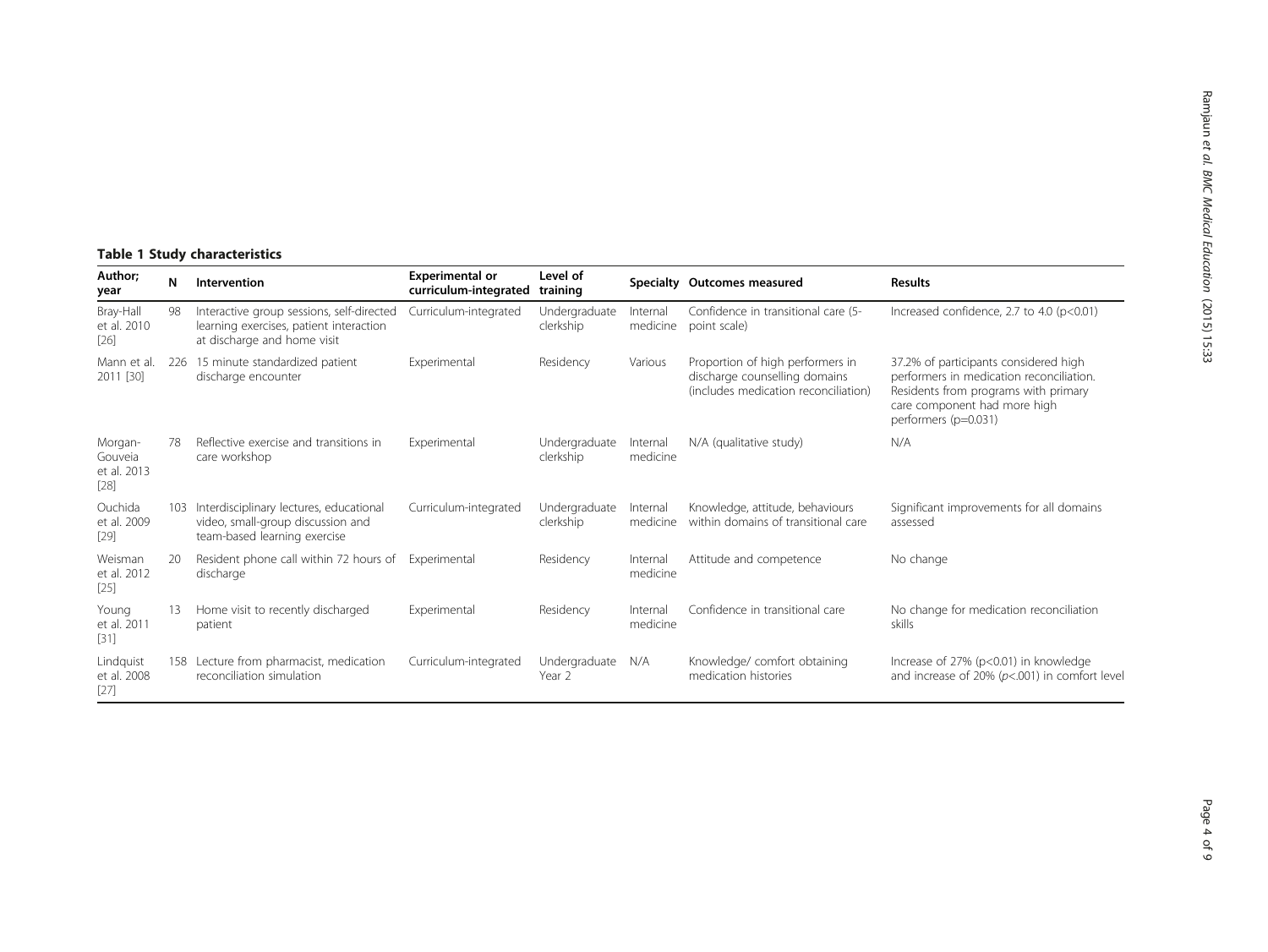which students carried out post-discharge visits at the patient's home, hospice or skilled-nursing facility, students were able to identify medication discrepancies in 43% of the visits. In evaluating the program administered by Lindquist et al., students also completed a survey in which they rated their knowledge level as having increased by 27%  $(p < 0.001)$ , and their comfort in performing medication reconciliation as having increased by 20% (p < 0.001) [[27](#page-7-0)].

Although all of the education initiatives described thus far have incorporated an experiential learning component, the findings of the study conducted by Morgan-Gouveia et al. (2013) indicate that this may not always be necessary. The education intervention described in this study required that third-year medical students attend a 3-hour workshop as a part of their internal medicine clerkship [[28](#page-7-0)]. As a part of the workshop, they participated in 5 interactive small-group sessions in which the key skills needed in ensuring safe healthcare transitions were taught using a case-based approach. Based on the results of a pre- and post-workshop survey focused on assessing students' independence in carrying out 10 discharge tasks, including medication reconciliation, students reported significant increases in independence in conducting medication reconciliation. Where students previously reported, according to a 4-point scale, a mean score of 2.7 out of 4, after the workshop the mean score was  $3.2$  ( $p < 0.01$ ) [[28](#page-7-0)]. Student participants also felt they could more independently educate patients at discharge, review discharge instructions and communicate with the outpatient provider, among other discharge activities [\[28\]](#page-7-0). Ouchida et al. also carried out a similar case-based education intervention coupled with small-group exercises involving multidisciplinary instructors. There was not, however, a significant growth in the number of students performing medication reconciliation [[29](#page-7-0)]. It is also important to note that none of these studies assessed more objective outcomes such as increase in skill or accuracy in performing medication reconciliation.

Educating medical residents on medication reconciliation Experiential teaching methods have also been used in educating medical residents in medication reconciliation (Table [1](#page-3-0)). As a part of the study conducted by Mann et al., 226 residents engaged in a 15-minute encounter with a standardized patient (SP) for which they were instructed to counsel a soon-to-be discharged patient [\[30\]](#page-7-0). SPs evaluated the quality of the residents' performance. In addition to certain professional domains (i.e. verbal professional demeanor), the residents were also assessed for whether or not they provided disease education, facilitated patient understanding, follow-up care plans and medication reconciliation. The results of the SPs' evaluations were then used to identify high performers with respect to each of the domains. Although most residents (79%) felt that the

encounter was realistic and 61% reported increased confidence as a result of the exercise, only 37.2% of the residents were considered 'high performers' in carrying out effective medication reconciliation. Interestingly, residents from programs with a primary care component were significantly more likely to be high performers in this area compared to other residents.

Like Mann et al., other groups have also opted to educate residents on medication reconciliation using experiential teaching methods. This includes the study conducted by Young et al., in which residents participated in a "Hospital to Home" program. This involved visiting a home or nursing home to follow-up with a patient that they had recently cared for in hospital [\[31](#page-7-0)]. In assessing how well residents had grasped certain key skills necessary in safely discharging a patient, including medication reconciliation, all participating residents felt they could perform these tasks either 'fairly well' or 'quite well'. When comparing their ability to perform certain discharge tasks before and after the intervention however, participating residents stated that their skills in conducting medication reconciliation had not significantly improved. Similar results were obtained by Weisman et al., where they found that having a resident make a phone call to recently discharged patient had no appreciable impact on residents' competence in performing medication reconciliation and related tasks [[25](#page-7-0)]. This study did not provide additional information on supervision or formative feedback from trainees.

#### **Discussion**

The process of medication reconciliation is described as having three important elements: verification (obtaining the most up-to-date medication list), clarification (determining current dosage, utilization and adherence) and reconciliation (deciding on required changes and ensuring that this information is available to other treating physicians [\[32\]](#page-7-0). Although effective medication reconciliation represents a critical component of safe transitioning from or between healthcare settings, medical trainees have traditionally received little or no formal training and/or tools for eliciting a proper medication history, review and reconciliation [\[33](#page-7-0)]. The results of our systematic review also indicate that a limited number of education initiatives have been targeted towards improving medication reconciliation skills amongst trainees. We found that only 3 out of the 7 studies had reported on an education initiative that had been formally integrated into a given undergraduate or post-graduate medical education curriculum.

Organizations such as the Accreditation Council for Graduate Medical Education, however, have recognized effective medication reconciliation as an important aspect of quality improvement and emphasized that it be an educational goal [\[34](#page-7-0)]. In response, groups such as Atlantic Health have sought to enhance trainee competency through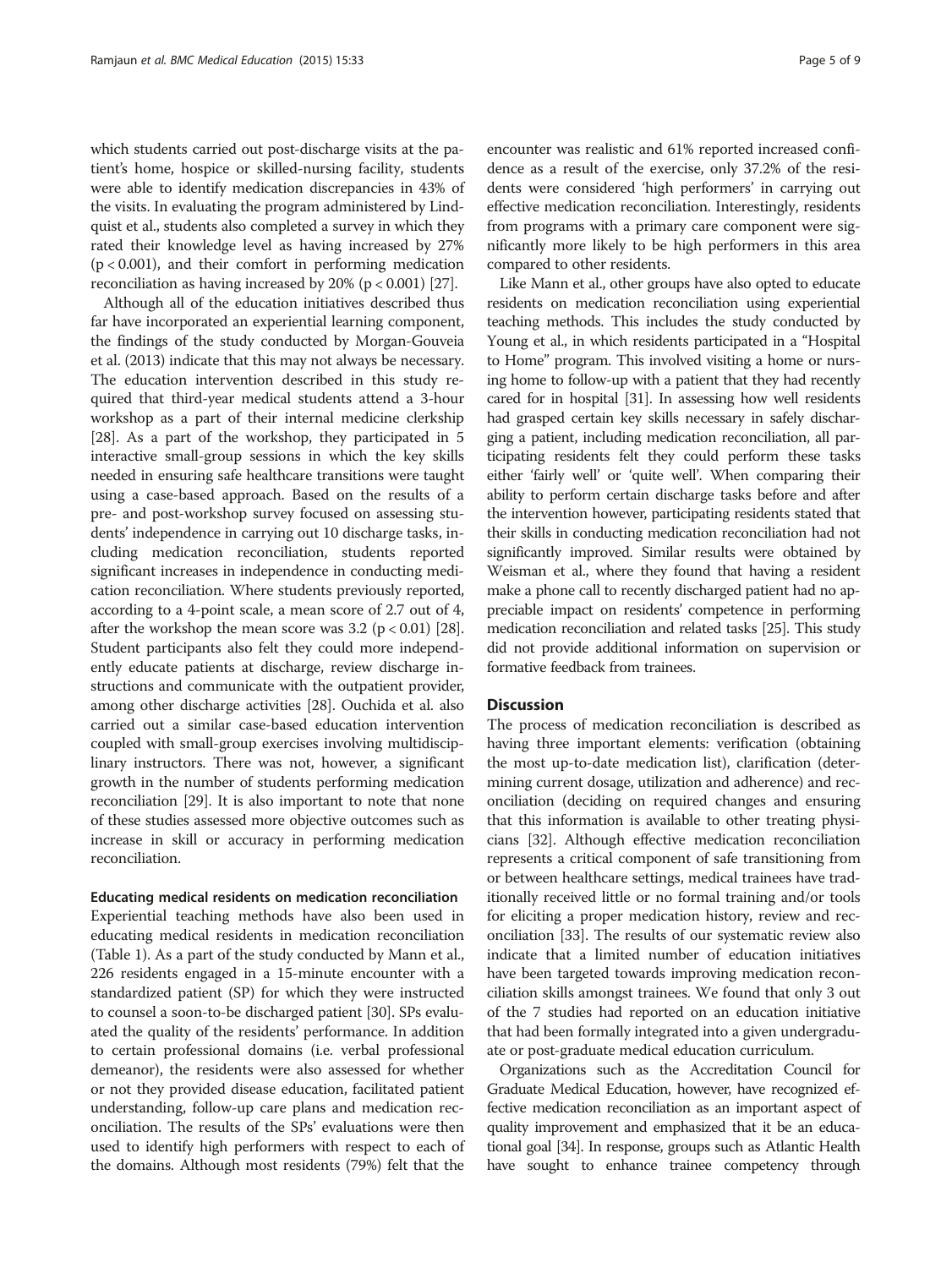"Systems-Based Practice and Practice-Based Improvement" across a variety of residency programs [\[34](#page-7-0)]. These sessions consisted of didactic teaching, as well as training on implementing and improving medication reconciliation within residency programs. Each residency program subsequently set goals, tracked their results and made improvements accordingly. Multidisciplinary expert faculty provided guidance and program directors monitored progress. At the end of the collaborative, almost all programs had made significant changes to improve medication safety. Examples of quality improvement programs included a "No pass rule" in surgery, which did not permit the surgeon to proceed in the operating room without a completed medication reconciliation form ensuring accurate postoperative orders. Much of the success of this quality initiative can be attributed to the specialty-specific goals set by each residency program.

# Obstacles in medication reconciliation education

While the practice of medication reconciliation represents a key skill to be learned by medical trainees, a number of obstacles have remained unaddressed. Given recent reforms in resident work hours [[35\]](#page-7-0) and the impact this has had on continuity of care as provided by individual residents, integrating training and implantation of medication reconciliation often poses a challenge. Observational studies have indicated that interns and junior residents spend a significant amount of time on administrative duties compared to their senior counterparts, and therefore, cultivating medication reconciliation as an essential part of patient care and not a mundane documentation duty is essential [\[36,37\]](#page-8-0). That being said, educational efforts should be devoted to changing the perception trainees have towards effectively completing medical documentation, including medication reconciliation. In addition, the nature of residency training requires rotations in a multitude of training sites. This constant displacement among institutions with different medication reconciliation processes can be challenging when coordinating the effective implementation of strategies for reduction in adverse drug events attributable to medication reconciliation failures.

Certain barriers also stem from resident attitudes or personal factors, as well as environmental and system-related issues [\[38\]](#page-8-0). Personal factors include a decreased level of involvement in error recognition and reduction and personal responsibility [[38](#page-8-0)-[40\]](#page-8-0). Due to the nature of training with constant shift of rotations, institutions, and lack of longterm follow-up with patients, these attitudes often stem from residents viewing themselves as transient care providers [[38](#page-8-0)]. The most commonly reported impediment to error identification was environmental, defined as the culture of the organization or institution. This is reflected mainly by concerns about perceived legal repercussions and the impact of error identification on career development [[41](#page-8-0)]. Much in the way that other professions have

encouraged error reporting by creating a safe environment for discussion, medical education programs may benefit from the implementation of such a program or forum. This may take place in the form or morbidity or mortality rounds, where trainees can openly discuss, without fear for legal repercussions, their experiences and how certain adverse events may be avoided in future. System-related issues revolve around organizational structure and included resident inexperience coupled with a lack of a defined structured process for error reporting and reduction [\[24,27,](#page-7-0)[39](#page-8-0)].

#### Involving trainees in developing patient safety initiatives

In recognizing the importance of contextualizing and managing medication-related safety from the systems level [\[42](#page-8-0)], a number of reports have called for the involvement of house staff when developing patient safety initiatives. Given that in academic centers discharge is most often completed by physicians-in-training [[43](#page-8-0)], these reports outline the importance of resident involvement in each step of a quality improvement process from participating in committee decisions to carrying out such initiatives at the bedside. However, only recently have studies been conducted to evaluate the feasibility and impact of house staff involvement in planning and executing medication reconciliation measures. Evans et al., for example, studied the implementation of a novel initiative to involve residents in quality improvement measures including medication reconciliation [\[44](#page-8-0)]. A House Staff Quality Council (HQC) was formed and residents were elected from different departments to form the council. In addition to meeting monthly, the HCQ worked closely with hospital administrators and policy development to contribute and implement quality care initiatives. The HCQ was also involved in communicating the medication reconciliation initiatives and changes to house staff not directly involved in the council. Compliance with reconciliation rose from 30-52% at some sites to over 90% at 6 months post-intervention. The results suggest that resident input in the implementation of medication reconciliation interventions is essential to ensure the success of the program.

According to another study conducted in a large academic health centre, prior consultation with residents dramatically changed the format of the form used for medication reconciliation [\[45](#page-8-0)]. Specifically, suggestions and recommendations from house staff rendered the worksheet more feasible, easy to use and practical for nurses and residents alike. This facilitated rapid adoption and good compliance rates, which lead to a 43% reduction in ADEs [[45\]](#page-8-0). Furthermore, regular feedback was included, to improve the process which allowed all residents to be an active part of improving medication reconciliation. These studies provide salient evidence suggesting that implementing medication reconciliation systems in health care institutions is not a process limited to hospital administrators and staff physicians. Direct care providers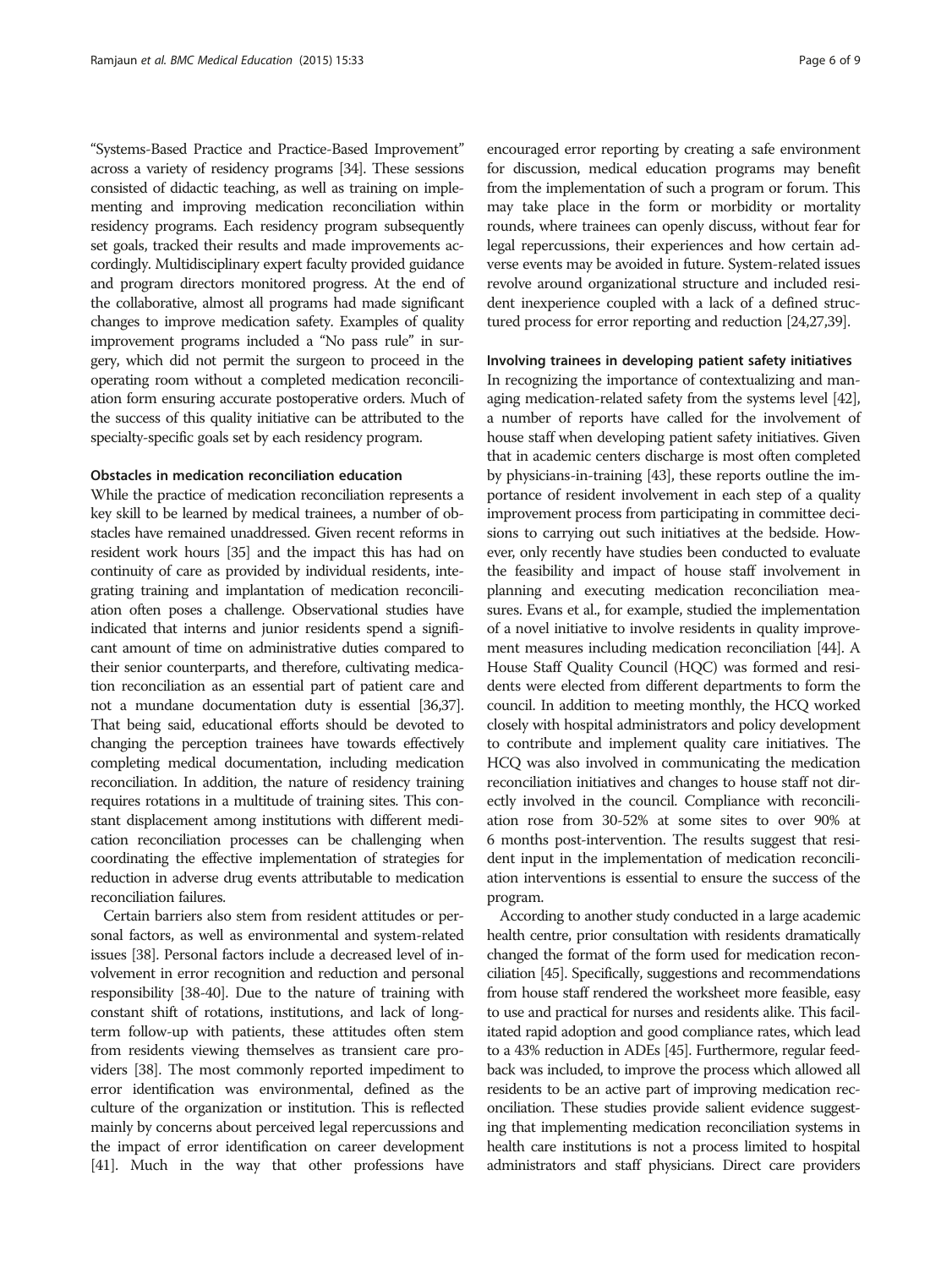<span id="page-6-0"></span>such as residents can provide invaluable input and regular feedback that can improve practical aspects of the medication reconciliation process resulting in better compliance and more accurate reconciliation.

## Limitations

There are some limitations to this review. Although we aimed to maximize coverage of the grey literature through the inclusion of all publication types, including conference proceedings, we only included studies written in English or French. As such, there is potential for publication bias. In addition, given the heterogeneity of the studies ultimately included in our review, we were unable to effectively combine the results across studies, and thus the results across studies have been described qualitatively. We also did not quantitatively assess the studies for risk of methodological bias, again, due to the heterogeneity of studies in terms of study populations, outcomes measured and educational interventions.

# Conclusion

Preventable adverse drug events cause a significant burden on the health care systems worldwide [[3\]](#page-7-0). The process of medication reconciliation is mandated in North America in an effort to decrease such medication errors and improve quality of care and patient safety. However, compliance and accurate reconciliation remains a challenge in most health care institutions [[3,4,23](#page-7-0)]. In addition, although medical trainees are often the frontline health providers responsible for medication reconciliation on admission, transfer and discharge of the most vulnerable patients, they currently have little formal training on the reconciliation process. Instead, they derive much of their learning, when possible, through an informal curriculum driven by hospitalbased quality-improvement initiatives.

The findings of this review indicate that a combination of didactic sessions, role-play exercises and experiential learning at the undergraduate level may be effective in educating medical students in the how to conduct medication reconciliation [\[26](#page-7-0)-[29\]](#page-7-0). None of the studies concerning the education of medical students relied solely on didactic methods. In the education of medical residents or postgraduates, the studies included in this review also suggest that experiential learning methods should be an important part of training students in how to carry out medication reconciliation. The improvements made by the residents participating in these studies, however, suggest that there is room for improvement. In the study conducted by Mann et al., while 61% reported an increase in confidence after the educational exercise involving a 15-minute standardized patient interview, only 37.2% of the residents were considered 'high performers' in carrying out effective

medication reconciliation [[30\]](#page-7-0). The authors also noted a significant advantage in the level of skills of primary care trainees compared to residents of other specialties [[30\]](#page-7-0). In the studies conducted by both Young et al. (2011, 2012), participating residents also indicated that their skills in conducting medication reconciliation had not significantly improved [[31\]](#page-7-0).

In an attempt to improve the education of medical residents in medication reconciliation, educators should consider incorporating other teaching methods into postgraduate curricula. Integrating resident representation during implementation of medication reconciliation practices and follow-up on their feedback also demonstrates promising results in compliance and accuracy rates, although several challenges lie ahead in effectively integrating residents in these quality improvement initiatives. This includes a lack of understanding about preventing adverse drug events, tight resident schedules, lack of structured reconciliation training programs, rotation at several health care institutions, and limited financial resources.

The most appropriate approach to tackling such barriers includes the early education of trainees even at the pre-clinical level on patient safety issues with a strong in-context clinical curriculum in the more senior training years. Furthermore, house staff involvement in conception, design, implementation and improvement of the medication reconciliation process is a vital step to ensure compliance and usability. The involvement of trainees in the development of quality improvement programs is important to ensure not only compliance, but also accurate feedback of such programs. Training programs should also create a non-judgmental, safe environment, which would contribute to the trainees' willingness to disclose medical errors. Finally, the use of simulation based medical education should be an integral part of the curriculum by boosting trainees' performance without compromising patient care.

# Appendix

# MEDLINE Search strategy

- 1. Medical Records Systems, Computerized/
- 2. Medication Errors/
- 3. Medication Reconciliation/
- 4. "Continuity of Patient Care"/
- 5. Medication Systems/
- 6. Drug Prescriptions/
- 7. Medication reconciliation.tw
- 8. or/1-7
- 9. Patient Discharge/
- 10.Patient discharge.tw
- 11.or/9-10
- 12.12.Students, Medical/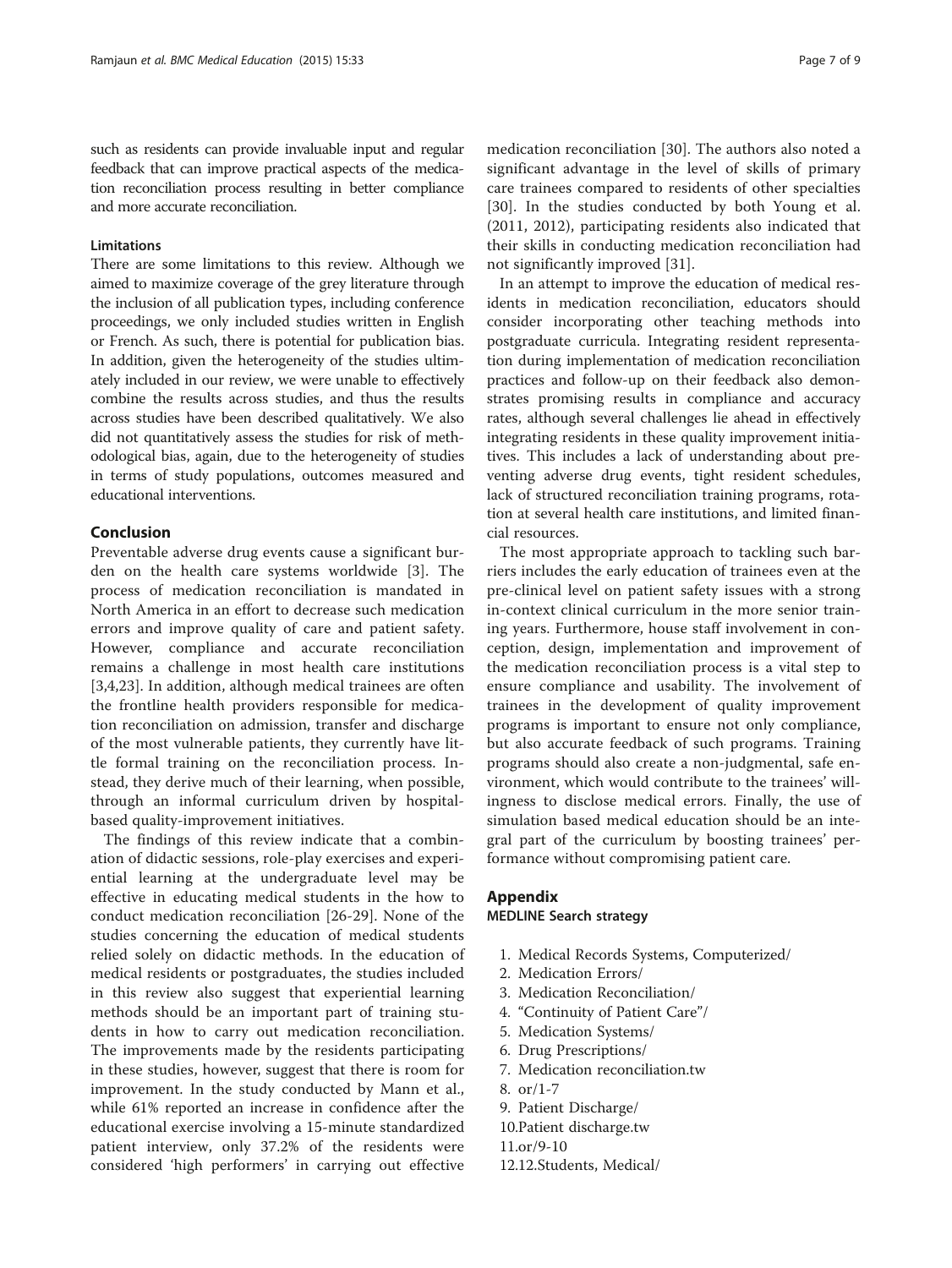<span id="page-7-0"></span>13."Internship and Residency"/ 14.medical trainee.tw 15.Education, Medical, Graduate 16.Education, Medical, Continuing 17.Education, Medical, Undergraduate 18.or/12-17 19.19.8 and 11 and 18

#### Competing interests

The authors declared that they have no competing interests.

#### Authors' contributions

AR carried out the systematic search, paper selection and prepared the manuscript. LP assisted in paper selection and manuscript preparation. MS developed the study question and assisted in manuscript preparation. RT and AM participated in study design, coordination and helped to draft the manuscript. All authors read and approved the final manuscript.

#### Acknowledgement

This research supported in part by a career development award to Dr Ari Meguerditchian from the Fonds de la recherché en santé du Québec, and from an operating grant to Dr. Robyn Tamblyn from the Canadian Institutes of Health Research.

#### Author details

<sup>1</sup>McGill Clinical and Health Informatics Research Group, McGill University, 140 Pine Avenue West, Montreal, Canada. <sup>2</sup>Department of Surgery, McGill University Health Centre, Montreal, Canada. <sup>3</sup>Department of Epidemiology and Biostatistics, McGill University, Montreal, Canada. <sup>4</sup>Department of Oncology, McGill University Health Centre, Montreal, Canada.

#### Received: 1 April 2014 Accepted: 5 February 2015 Published online: 07 March 2015

#### References

- Samoy LJ, Zed PJ, Wilbur K, Balen RM, Abu-Laban RB, Roberts M. Drug-related hospitalizations in a tertiary care internal medicine service of a Canadian hospital: a prospective study. Pharmacotherapy. 2006;26(11):1578–86.
- 2. Zed PJ, Abu-Laban RB, Balen RM, Loewen PS, Hohl CM, Brubacher JR, et al. Incidence, severity and preventability of medication-related visits to the emergency department: a prospective study. CMAJ. 2008;178(12):1563–9.
- 3. Classen DC, Pestotnik SL, Evans RS, Lloyd JF, Burke JP. Adverse drug events in hospitalized patients: Excess length of stay, extra costs, and attributable mortality. JAMA. 1997;277(4):301–6.
- 4. Phillips DP, Christenfeld N, Glynn LM. Increase in US medication-error deaths between 1983 and 1993. Lancet. 1998;351(9103):643–4.
- 5. Bootman JL, Wolcott J, Aspden P, Cronenwett LR. Preventing medication errors: Quality Chasm Series. National Academies Press. 2006. [http://iom.](http://iom.edu/Reports/2006/Preventing-Medication-Errors-Quality-Chasm-Series.aspx) [edu/Reports/2006/Preventing-Medication-Errors-Quality-Chasm-Series.aspx](http://iom.edu/Reports/2006/Preventing-Medication-Errors-Quality-Chasm-Series.aspx)
- 6. Leape LL, Bates DW, Cullen DJ, Cooper J, Demonaco HJ, Gallivan T, et al. Systems analysis of adverse drug events. JAMA. 1995;274(1):35–43.
- 7. Thomsen LA, Winterstein AG, Søndergaard B, Haugbølle LS, Melander A. Systematic review of the incidence and characteristics of preventable adverse drug events in ambulatory care. Ann Pharmacother. 2007;41(9):1411–26.
- 8. Tam VC, Knowles SR, Cornish PL, Fine N, Marchesano R, Etchells EE. Frequency, type and clinical importance of medication history errors at admission to hospital: a systematic review. Can Med Assoc J. 2005;173(5):510–5.
- 9. LaPointe NMA, Jollis JG. Medication errors in hospitalized cardiovascular patients. Arch Intern Med. 2003;163(12):1461–6.
- 10. Cornish PL, Knowles SR, Marchesano R, Tam V, Shadowitz S, Juurlink DN, et al. Unintended medication discrepancies at the time of hospital admission. Arch Intern Med. 2005;165(4):424–9.
- 11. Pippins JR, Gandhi TK, Hamann C, Ndumele CD, Labonville SA, Diedrichsen EK, et al. Classifying and predicting errors of inpatient medication reconciliation. J Gen Intern Med. 2008;23(9):1414–22.
- 12. Akwagyriam I, Goodyer L, Harding L, Khakoo S, Millington H. Drug history taking and the identification of drug related problems in an accident and emergency department. J Accid Emerg Med. 1996;13(3):166–8.
- 13. Lau HS, Florax C, Porsius AJ, De Boer A. The completeness of medication histories in hospital medical records of patients admitted to general internal medicine wards. Br J Clin Pharmacol. 2000;49(6):597–603.
- 14. Witherington E, Pirzada O, Avery A. Communication gaps and readmissions to hospital for patients aged 75 years and older: observational study. Qual Health Care. 2008;17(1):71–5.
- 15. Schnipper JL, Kirwin JL, Cotugno MC, Wahlstrom SA, Brown BA, Tarvin E, et al. Role of pharmacist counseling in preventing adverse drug events after hospitalization. Arch Intern Med. 2006;166(5):565–71.
- 16. Forster AJ, Clark HD, Menard A, Dupuis N, Chernish R, Chandok N, et al. Adverse events among medical patients after discharge from hospital. Can Med Assoc J. 2004;170(3):345–9.
- 17. Forster AJ, Murff HJ, Peterson JF, Gandhi TK, Bates DW. The incidence and severity of adverse events affecting patients after discharge from the hospital. Ann Intern Med. 2003;138(3):161–7.
- 18. Medication Reconciliation (MedRec): Institute for Safe Medication Practices Canada. 2014 [http://www.ismp-canada.org/medrec.](http://www.ismp-canada.org/medrec)
- 19. Christensen M, Lundh A. Medication review in hospitalised patients to reduce morbidity and mortality. Cochrane Database Syst Rev. 2013;2.
- 20. Schnipper JL, Hamann C, Ndumele CD, Liang CL, Carty MG, Karson AS, et al. Effect of an electronic medication reconciliation application and process redesign on potential adverse drug events: a cluster-randomized trial. Arch Intern Med. 2009;169(8):771–80.
- 21. The Joint Commission. Using medication reconcilitation to prevent errors. 2006. [http://www.jointcommission.org/assets/1/18/SEA\\_35.PDF](http://www.jointcommission.org/assets/1/18/SEA_35.PDF)
- 22. Accreditation Canada, the Canadian Institute for Health Information, the Canadian Patient Safety Institute. Medication reconcilitation in Canada: Raising the bar - Progress to date and the course ahead. Accreditation Canada. 2012.<http://www.accreditation.ca/sites/default/files/med-rec-en.pdf>.
- 23. Bates DW, Spell N, Cullen DJ, Burdick E, Laird N, Petersen LA, et al. The costs of adverse drug events in hospitalized patients. JAMA. 1997;277(4):307–11.
- 24. Pingleton SK, Horak BJ, Davis DA, Goldmann DA, Keroack MA, Dickler RM. Is there a relationship between high-quality performance in major teaching hospitals and residents' knowledge of quality and patient safety? Acad Med. 2009;84(11):1510–5.
- 25. Weisman DS, Bashir L, Mehta A, Bhatia L, Levine SM, Mete M, et al. A medical resident post-discharge phone call study. Hosp Pract. 2012;40(2):138–46.
- 26. Bray-Hall S, Schmidt K, Aagaard E. Toward safe hospital discharge: a transitions in care curriculum for medical students. J Gen Intern Med. 2010;25(8):878–81.
- 27. Lindquist LA, Gleason KM, McDaniel MR, Doeksen A, Liss D. Teaching medication reconciliation through simulation: a patient safety initiative for second year medical students. J Gen Intern Med. 2008;23(7):998–1001.
- 28. Block L, Morgan-Gouveia M, Levine RB, Cayea D. We could have done a better job: a qualitative study of medical student reflections on safe hospital discharge. J Am Geriatr Soc. 2014;62(6):1147–54.
- 29. Ouchida K, LoFaso VM, Capello CF, Ramsaroop S, Reid MC. Fast forward rounds: an effective method for teaching medical students to transition patients safely across care settings. J Am Geriatr Soc. 2009;57(5):910–7.
- 30. Mann M, Dennis C, Fallar R, Friedman E, Sommer T, Smith KL. Resident provision of adequate discharge counseling: Results from 22 trainee programs. J Gen Intern Med. 2011;26:S294.
- 31. Young M, Chao, S, Parker, V, Levine, SA. Impact of a post-hospitalization patient visit on residents' discharge planning skills. Journal of the American Geriatrics Society. 2011;59(S41).
- 32. 5 Millions Lives Campaign. Getting started kit: Governinance leadership "Boards on Board" How-to Guide. Institute for Healthcare Improvement. 2008. [http://www.accreditation.ca/sites/default/files/rop-handbook-2015](http://www.accreditation.ca/sites/default/files/rop-handbook-2015-en.pdf) [en.pdf](http://www.accreditation.ca/sites/default/files/rop-handbook-2015-en.pdf).
- 33. Garbutt JM, Highstein G, Jeffe DB, Dunagan WC, Fraser VJ. Safe medication prescribing: training and experience of medical students and housestaff at a large teaching hospital. Acad Med. 2005;80(6):594–9.
- 34. Daniel DM, Casey Jr DE, Levine JL, Kaye ST, Dardik RB, Varkey P, et al. Taking a unified approach to teaching and implementing quality improvements across multiple residency programs: the Atlantic health experience. Acad Med. 2009;84(12):1788–95.
- 35. Collier R. Residents call for duty hour reform. Can Med Assoc J. 2012;184(8):E411–2.